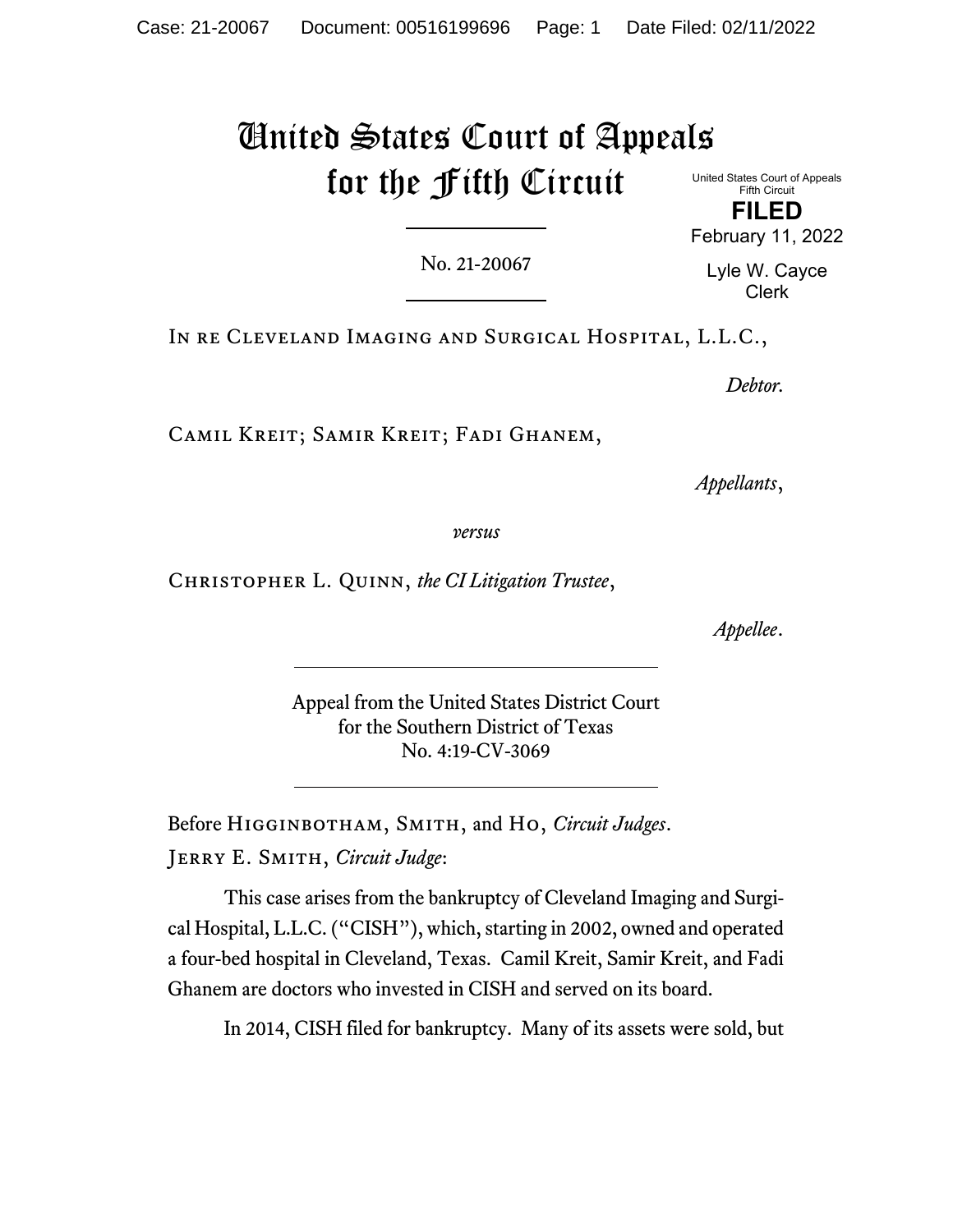its causes of action were placed in trust so they could be liquidated on behalf of its creditors. For that purpose, Christopher Quinn was appointed trustee.

In 2019, however, the doctors filed an adversary proceeding in which they asserted causes of action that the bankruptcy court had placed in trust for CISH's creditors. That led the bankruptcy court to sanction them, concluding that by attempting to seize control of trust property, the doctors had knowingly violated its order confirming the liquidation plan. The doctors appealed, but those sanctions were largely upheld by the district court. The doctors again appeal. Because every issue they raise is meritless, we affirm.

I.

A.

Understanding the sanctions order at issue here requires a bit of background on the CISH bankruptcy. In 2012, the doctors sued CISH for breach of contract in state court. When one of CISH's creditors learned that the hospital had ceased operations on account of the suit, the creditor successfully petitioned a state court to appoint a receiver, who then put CISH into bankruptcy in September 2014.

In subsequent bankruptcy proceedings, the doctors competed with one of their rivals on the CISH board to purchase the hospital from CISH's estate. Ultimately, the bankruptcy court approved a sale of the hospital to that rival in August 2015. The doctors objected but did not appeal.

Two months later, however, Camil Kreit wrote to numerous govern-mental entities<sup>[1](#page-1-0)</sup> to allege that the receiver and the doctors' rival had rigged the asset sale and taken actions to injure CISH. In those communications,

<span id="page-1-0"></span><sup>&</sup>lt;sup>1</sup> In all, Kreit contacted the U.S. Trustee's Office, the local U.S. Attorney's Office, the Texas Attorney General's Office, the U.S. Department of Justice, and the Federal Trade Commission.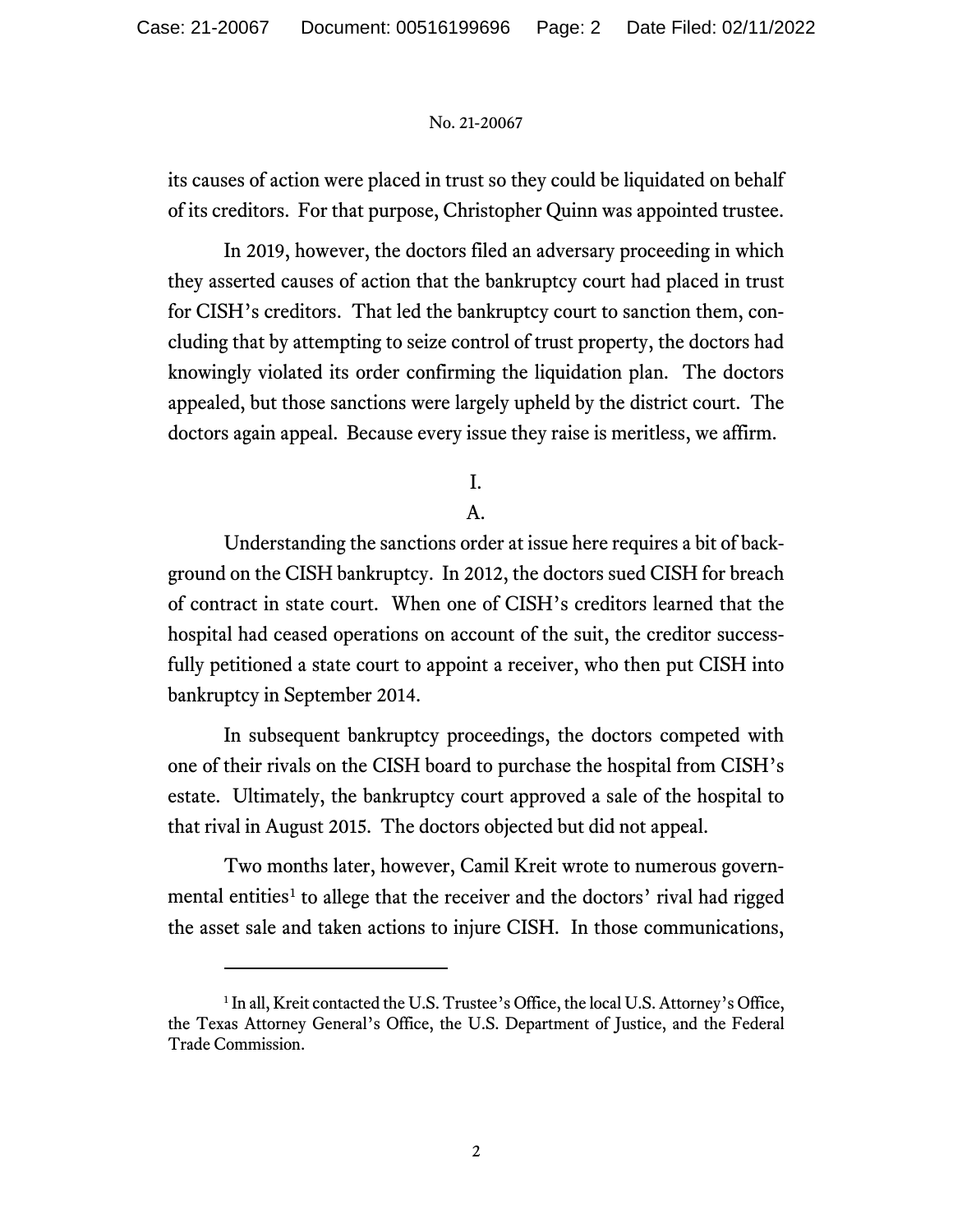Kreit identified himself as one of CISH's managers, raised various causes of action on its behalf, and requested any available administrative remedies. When the bankruptcy court learned of Kreit's actions, it sanctioned him. It reasoned that Kreit had sought to assert control over causes of action that properly belonged to CISH and that that violated the automatic stay, which prohibits "any act . . . to exercise control over property of the estate." 11 U.S.C. § 362(a)(3). Kreit appealed, but we upheld those sanctions. *Kreit v. Quinn* (*In re Cleveland Imaging & Surgical Hosp., L.L.C.*), 690 F. App'x 283, 287 (5th Cir. 2017) (per curiam).[2](#page-2-0)

Meanwhile, in June 2016, the bankruptcy court confirmed a liquidation plan for CISH. As before, the doctors objected but did not appeal. As part of that plan, CISH's remaining assets—including its causes of action were placed into the CI Litigation Trust. Quinn was appointed trustee to pursue those claims and liquidate them on behalf of the creditors.

Two aspects of the plan are notable. First, it kept the automatic stay in place for the benefit of the trust. Second, it provided that the trust would terminate automatically on December 31, 2018.

## B.

That brings us to this appeal. In June 2019, the doctors filed an adversary proceeding in the bankruptcy court against CISH's estate and another one of their rivals. They alleged that their rival had defrauded CISH before the bankruptcy filing and that the receiver<sup>[3](#page-2-1)</sup> had breached his fiduciary duties by failing adequately to pursue claims that could serve to recover assets for

<span id="page-2-0"></span><sup>2</sup> Kreit's petition for certiorari was denied. *See Kreit v. Quinn*, 138 S. Ct. 429 (2017).

<span id="page-2-1"></span><sup>&</sup>lt;sup>3</sup> Although the doctors did not sue the receiver, their attorney later admitted that was a mistake.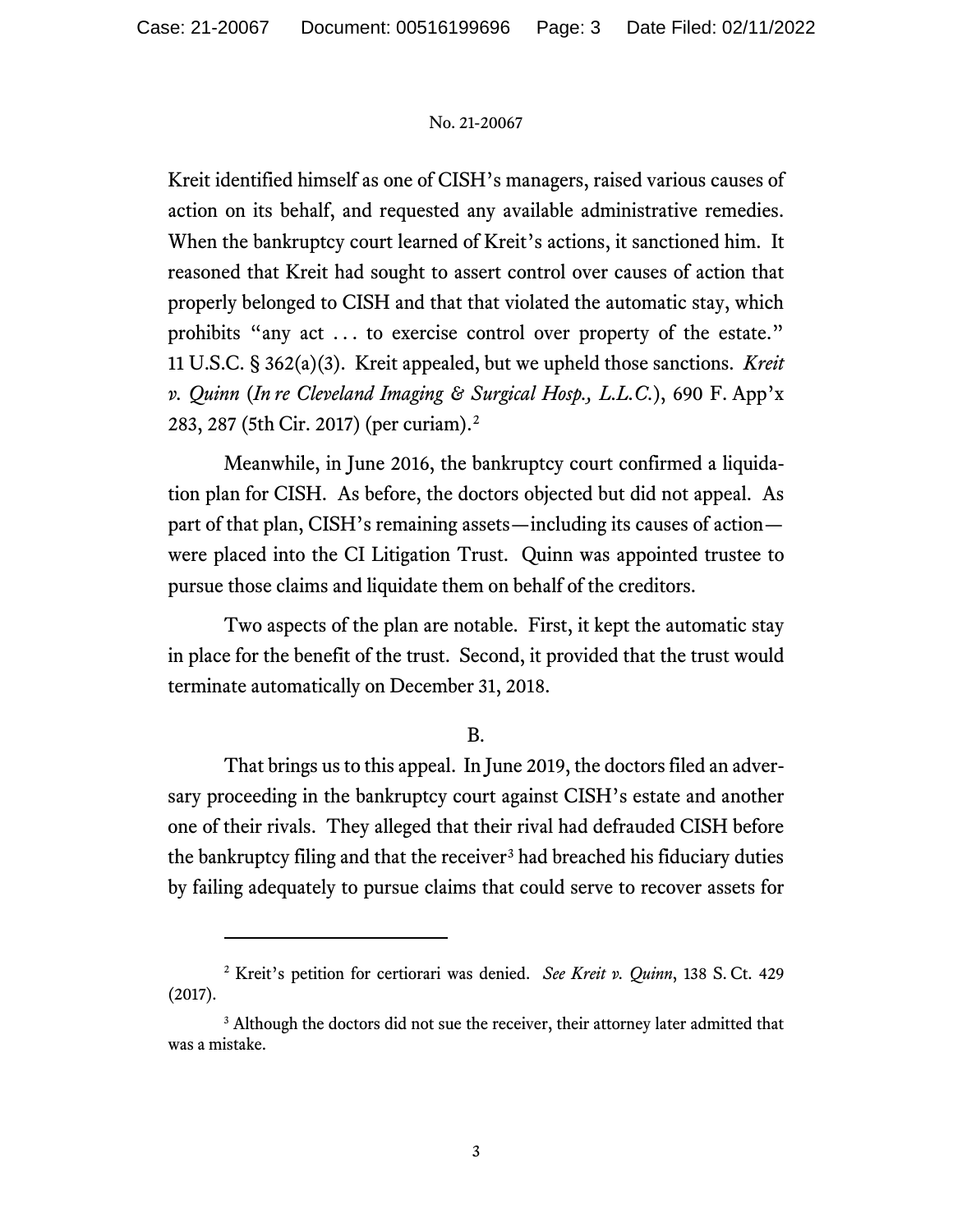CISH. The bankruptcy court responded by ordering the doctors to show cause why they should not be sanctioned for violating the automatic stay kept in place by its confirmation order.

After holding two hearings, the bankruptcy court decided to sanction the doctors using its inherent power under Section 105 of the Bankruptcy Code.[4](#page-3-0) It concluded that the doctors had brought causes of action that properly belonged to the trust. Accordingly, the bankruptcy court determined that they had attempted to assert control over trust property—thereby violating the automatic stay kept in place by its confirmation order. As required to exercise its inherent authority, $5$  the court also found, by clear and convincing evidence, that the doctors had acted in bad faith. That finding was driven by its conclusion that the doctors had knowingly violated its confirmation order. [6](#page-3-2)

The bankruptcy court then imposed two categories of sanctions. First, it ordered the doctors to pay for the costs that the trust had incurred as a result of their adversary—namely, the fees that Quinn and his attorneys had charged it for responding to the adversary and litigating the show-cause motion. [7](#page-3-3) Second, it enjoined the doctors from violating the automatic stay in

<span id="page-3-0"></span><sup>4</sup> That section gives bankruptcy courts the power to "issue any order, process, or judgment that is necessary or appropriate to carry out the provisions" of the Bankruptcy Code. 11 U.S.C. § 105(a).

<sup>5</sup> *Cadle Co. v. Moore* (*In re Moore*), 739 F.3d 724, 729–30 (5th Cir. 2014).

<span id="page-3-2"></span><span id="page-3-1"></span><sup>&</sup>lt;sup>6</sup> In particular, the bankruptcy court emphasized that the doctors knew about the confirmation order and had been rejected by multiple attorneys before finding one who was willing to file their complaint. It also noted that it had previously sanctioned Camil Kreit for engaging in similar conduct.

<span id="page-3-3"></span><sup>&</sup>lt;sup>7</sup> On the bankruptcy court's instructions, Quinn had moved for the court to use its inherent authority to order the doctors to show cause why they should not be sanctioned. He then prosecuted the show-cause motion. Under the confirmation order and trust agreement, the trust was obligated to pay the fees incurred by Quinn and his attorneys in defend-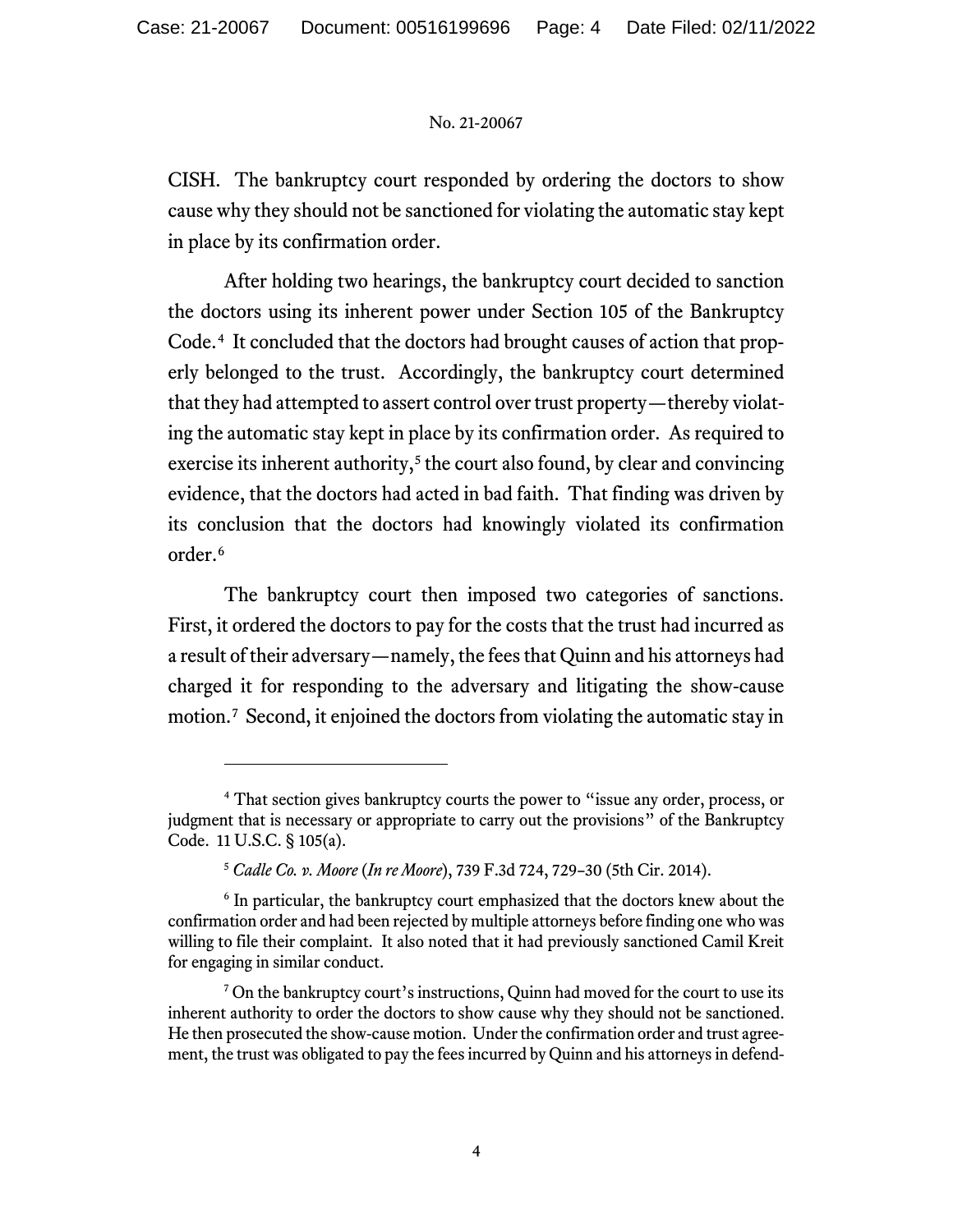the future. That injunction was to be enforced with future sanctions of \$100,000 per individual per violation. Then, in a separate order, the bankruptcy court dismissed the doctors' adversary proceeding with prejudice.

The doctors paid the monetary sanctions to Quinn, who accepted them on behalf of the trust.<sup>[8](#page-4-0)</sup> Then, they appealed the sanctions order to the district court, which affirmed in part and vacated in part. As relevant here, it affirmed the monetary sanctions because it agreed with the bankruptcy court's determination that the doctors had violated the automatic stay in bad faith. But it vacated the "\$100,000 sanction for future violations" as "punitive and beyond the bankruptcy court's authority."[9](#page-4-1)

Once again, the doctors appealed. Quinn, however, did not crossappeal the vacatur of the punitive sanctions.

## II.

"We review 'the decision of a district court sitting as an appellate court in a bankruptcy case by applying the same standards of review to the bankruptcy court's findings of fact and conclusions of law as applied by the district court.'"<sup>[10](#page-4-2)</sup> That means we usually review the bankruptcy court's

ing its interests.

<span id="page-4-0"></span><sup>&</sup>lt;sup>8</sup> The doctors paid the sanctions to Quinn, not the trust itself, because a trust is not a "separate legal entity" under Texas law. *Hollis v. Lynch*, 827 F.3d 436, 443 (5th Cir. 2016) (quoting *Ray Malooly Tr. v. Juhl*, 186 S.W.3d 568, 570 (Tex. 2006)). Instead, a trust is merely a "fiduciary relationship governing the trustee with respect to the trust property." *Id.* (quoting *Juhl*, 186 S.W.3d at 570). As a result, it is the trustee who has possession of a trust's property. *See id*. ("A trust cannot possess anything as it is not an entity under Texas law.").

<span id="page-4-1"></span><sup>&</sup>lt;sup>9</sup> Bankruptcy courts lack the power to impose sanctions so punitive that they amount to a finding of criminal contempt. *Griffith v. Oles* (*In re Hipp, Inc*.), 895 F.2d 1503, 1509 (5th Cir. 1990).

<span id="page-4-2"></span><sup>10</sup> *In re Lopez*, 897 F.3d 663, 668 (5th Cir. 2018) (quoting *Endeavor Energy Res., L.P. v. Heritage Consol., L.L.C.* (*In re Heritage Consol., L.L.C.*), 765 F.3d 507, 510 (5th Cir.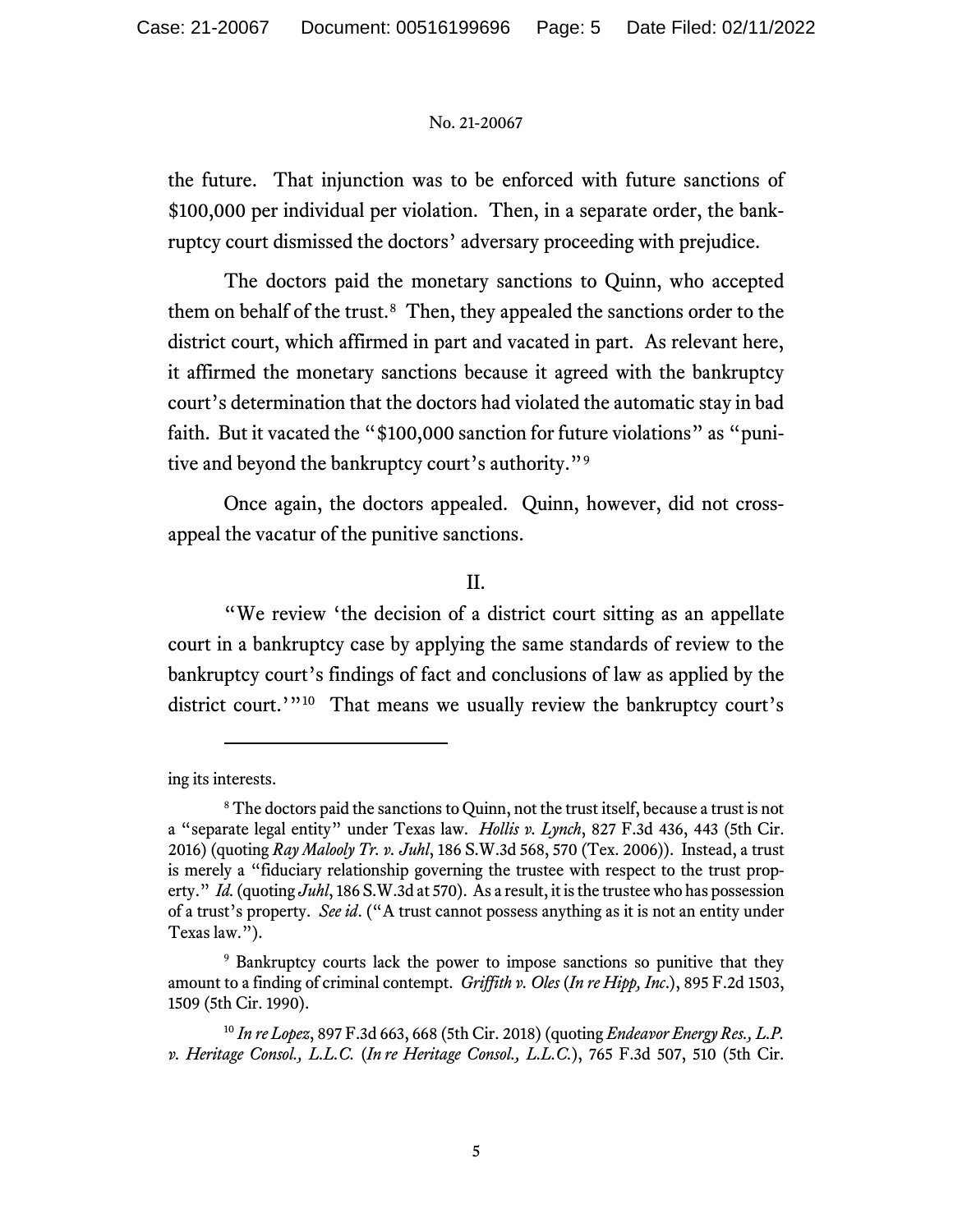legal conclusions *de novo* and its factual findings for clear error. *Edwards Fam. P'ship v. Johnson* (*In re Cmty. Home Fin. Servs., Inc.*), 990 F.3d 422, 426 (5th Cir. 2021). But when the bankruptcy court sanctions a party using its inherent authority, our review is closer. We uphold those sanctions only if (1) the bankruptcy court finds that the party acted in bad faith or willfully abused the judicial process and (2) its finding is supported by clear and convincing evidence. *In re Moore*, 739 F.3d at 729–30.

# III.

Before we can get to the merits, we must confirm we have jurisdiction. *Rivero v. Fid. Invs., Inc.*, 1 F.4th 340, 343 (5th Cir. 2021). It turns out that we have jurisdiction over some—but not all—of the doctors' claims.

# A.

We start with the dismissal of the doctors' adversary proceeding. On appeal, the doctors say that the bankruptcy court was wrong to dismiss their adversary proceeding; they ask us to reinstate it. But they never filed a notice of appeal that properly embraced that issue under the bankruptcy rules, and that means we don't have jurisdiction. *Dorsey v. U.S. Dep't of Educ.* (*In re Dorsey*), 870 F.3d 359, 363 (5th Cir. 2017).

The bankruptcy court dismissed the doctors' adversary and sanctioned them in two separate orders. It entered the dismissal order on the docket for the doctors' adversary proceeding, but it entered the sanctions order on the docket for the underlying *Cleveland Imaging* bankruptcy proceeding. In response, the doctors filed only a single notice of appeal on the *Cleveland Imaging* docket. That notice designated only the sanctions order as the subject of the appeal. And as an exhibit, the doctors attached only the

2014)).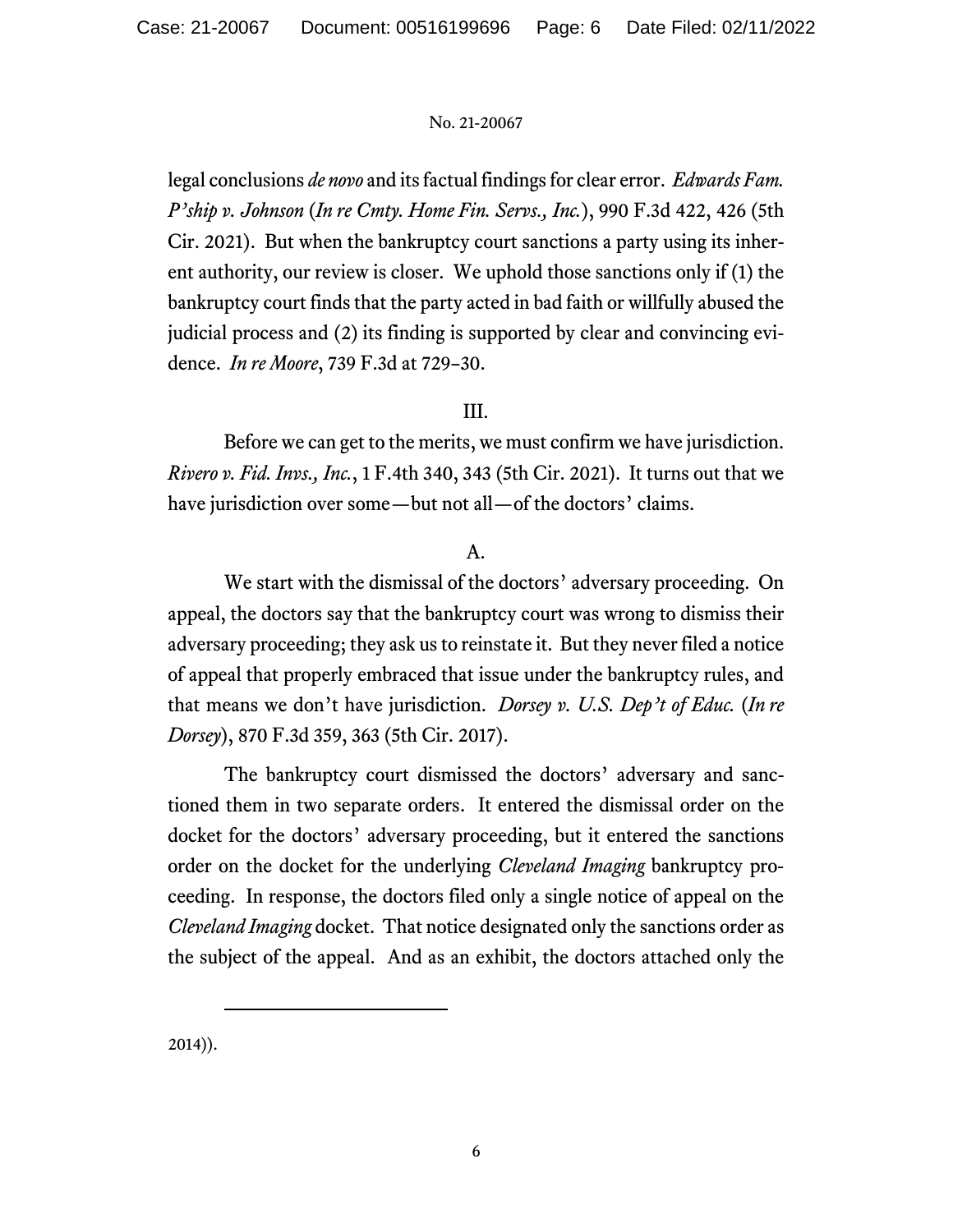sanctions order, not the dismissal order. There are two reasons why that notice of appeal didn't encompass the dismissal order and, accordingly, why we don't have jurisdiction.

*First*, a "notice of appeal in [a] main bankruptcy proceeding" cannot "serve as a notice of appeal in [a related] adversary proceeding." *Dorsey*, 870 F.3d at 362. Instead, the "main bankruptcy case and adversary proceeding must be treated as distinct for the purpose of appeal." *Id.* at 363 (quoting *Dietrich v. Tiernan* (*In re Dietrich*), 490 F. App'x 802, 804 (6th Cir. 2012)). After all, "adversary proceedings are discrete judicial units." *Id*. Given that the doctors didn't file a notice of appeal on the adversary docket, their notice didn't embrace the dismissal of their adversary proceeding. Thus, we lack jurisdiction.

*Second*, the doctors' notice of appeal did not comply with the requirements of the bankruptcy rules for appealing the adversary proceeding. Noticing an appeal from a bankruptcy court is "more demanding" than noticing an appeal from a district court. *Fadayiro v. Ameriquest Mortg. Co.*, 371 F.3d 920, 922 (7th Cir. 2004). [11](#page-6-0) Unlike the latter, the former requires that a notice of appeal "be accompanied by the judgment, order, or decree, or the part of it, being appealed." FED. R. BANKR. P.  $8003(a)(3)(B)$ . And the doctors included only the sanctions order, not the dismissal order, with their notice of appeal. That means their notice failed to comply with Rule 8003, so we lack jurisdiction.

# B.

Next, the punitive sanctions. The doctors once again press their claim that the forward-looking sanctions were punitive and beyond the authority of

<span id="page-6-0"></span><sup>&</sup>lt;sup>11</sup> That's likely because a single bankruptcy case can involve many parties and many adjacent adversary proceedings. *Fadayiro*, 371 F.3d at 922.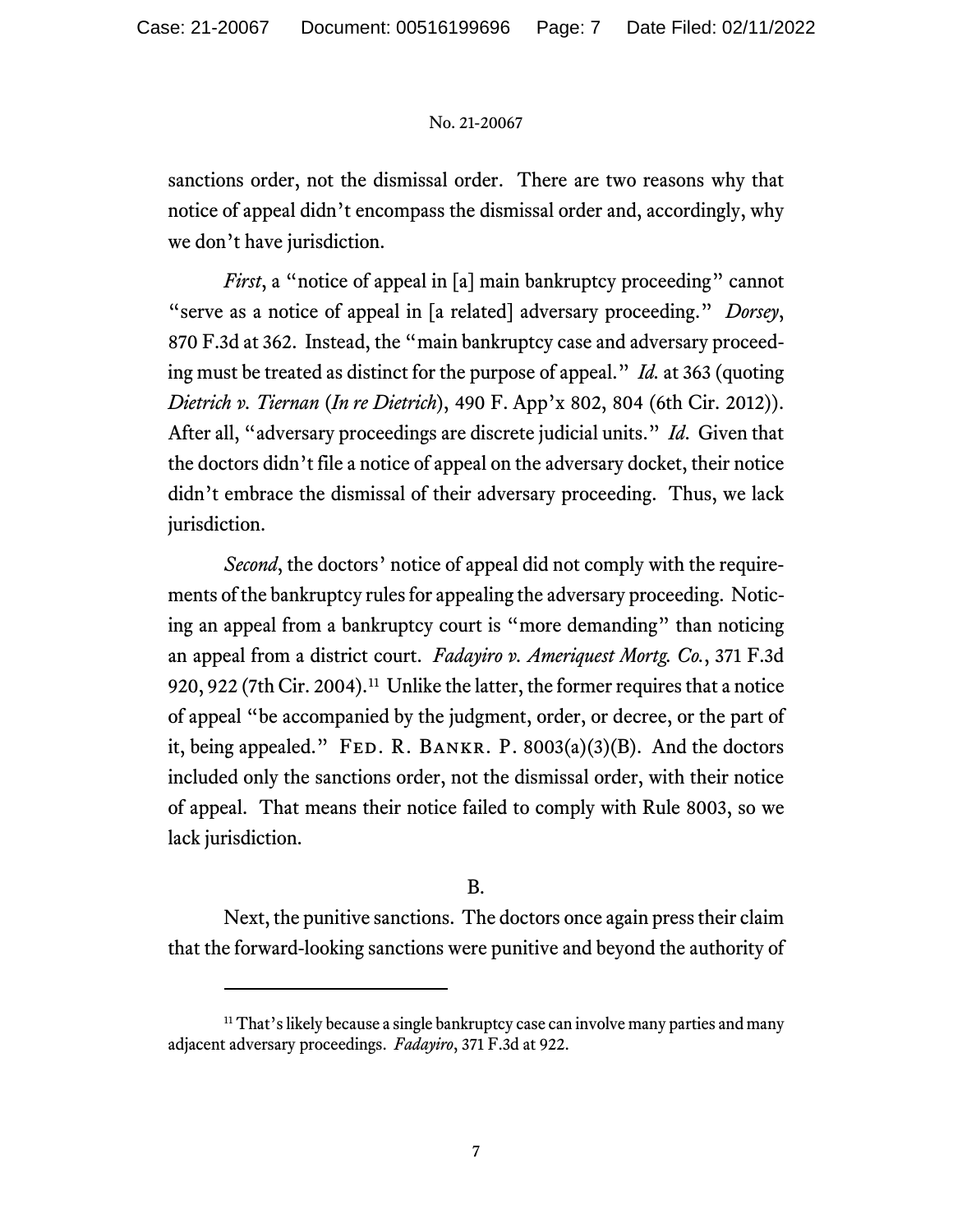the bankruptcy court. But they *won* on this issue before the district court, and Quinn did not cross-appeal. "[A] prevailing party generally may not appeal a judgment in its favor."[12](#page-7-0) Such a party may do so when it continues to suffer an injury from the judgment. *See Camreta v. Greene,* 563 U.S. 692, 702–03 (2011). But the doctors have already received everything they wanted with respect to the punitive sanctions; they fail to identify any additional injury they have suffered from the district court's judgment. Thus, they don't have an injury-in-fact, and we don't have jurisdiction. *See id*. at 701–02.

## C.

We end our discussion of jurisdiction with a relatively unusual issue. Recall that the terms of the trust agreement stated it would terminate no later than December 31, 2018—six months before the doctors filed their adversary proceeding and eight months before Quinn and his attorneys accepted the sanctions award on behalf of the trust. It appears that the doctors figured this out just after briefing had been completed. Several weeks later, they filed an emergency motion to strike Quinn's filings, set aside his actions since 2018, and vacate the district court's order affirming the sanctions order. They claimed that Quinn didn't have standing to defend the sanctions order because he was no longer a trustee and therefore had no interest in preserving it. In supplemental briefing, they also claimed that Quinn didn't have standing to file or prosecute the show-cause motion despite the bankruptcy court's request for him to do so.

Making matters more complicated, the doctors filed a similar motion on the underlying bankruptcy court docket around the same time. Then, before we heard oral argument, the bankruptcy court ruled on that motion.

<span id="page-7-0"></span><sup>12</sup> *Zente v. Credit Mgmt., L.P.*, 789 F.3d 601, 603–04 (5th Cir. 2015) (quoting *Ward v. Santa Fe Indep. Sch. Dist.*, 393 F.3d 599, 603 (5th Cir. 2004)).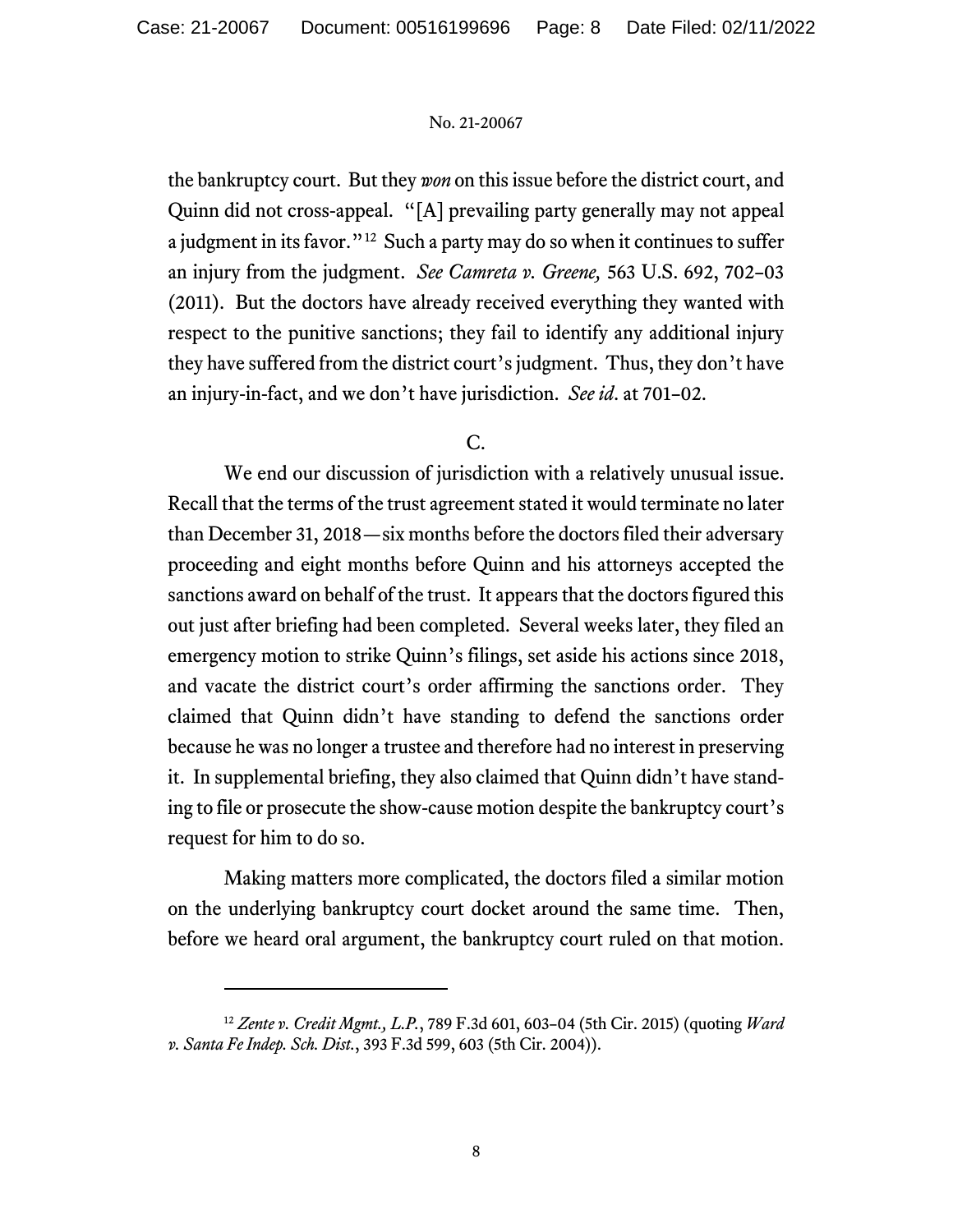It agreed with the doctors that the trust had "terminated as a matter of law" in 2018. And although Quinn continues to possess the trust assets,<sup>[13](#page-8-0)</sup> the bankruptcy court held that the terms of the trust prohibit him from exercising wind-up powers after its termination. Those powers would have let Quinn continue to exercise his powers as trustee for a reasonable time until he distributed the trust assets to beneficiaries. TEX. PROP. CODE § 112.052.

The upshot of all this is that the doctors hope it will lead us to vacate the sanctions order and dismiss this appeal for lack of jurisdiction. After all, standing implicates our subject-matter jurisdiction. *Ortiz v. Am. Airlines, Inc.*, 5 F.4th 622, 627 (5th Cir. 2021). And though it would have been preferable for the doctors to raise these issues before, we have an obligation to assure ourselves of our jurisdiction. *Rivero*, 1 F.4th at 343–44. Even so, we conclude that the bankruptcy court had jurisdiction to enter the sanctions order and that we and the district court have jurisdiction to hear this appeal.

Let's start with the sanctions order. The bankruptcy court entered it under its inherent authority under 11 U.S.C.  $\S$  105(a),<sup>[14](#page-8-1)</sup> which gives bankruptcy courts the power to issue civil contempt orders. *See Placid Refin. Co. v. Terrebonne Fuel & Lube, Inc.* (*In re Terrebonne Fuel & Lube, Inc.*), 108 F.3d 609, 613 (5th Cir. 1997) (per curiam). Because the sanctions order sought to "compensate another party for the contemnor's violation" of a court order, it qualifies as such an order. *Id*. That matters because "an order of civil contempt is considered part of the underlying case"—here, the *Cleveland Imaging* bankruptcy case. *Garrett v. Coventry II DDR/Trademark Montgomery Farm, L.P.* (*In re White-Robinson*), 777 F.3d 792, 795 (5th Cir. 2015) (per

<sup>&</sup>lt;sup>13</sup> They are in a bank account he controls.

<span id="page-8-1"></span><span id="page-8-0"></span> $14$  In relevant part, Section 105(a) provides that bankruptcy courts may "sua sponte, tak[e] any action . . . necessary or appropriate to enforce or implement court orders or rules, or to prevent an abuse of process."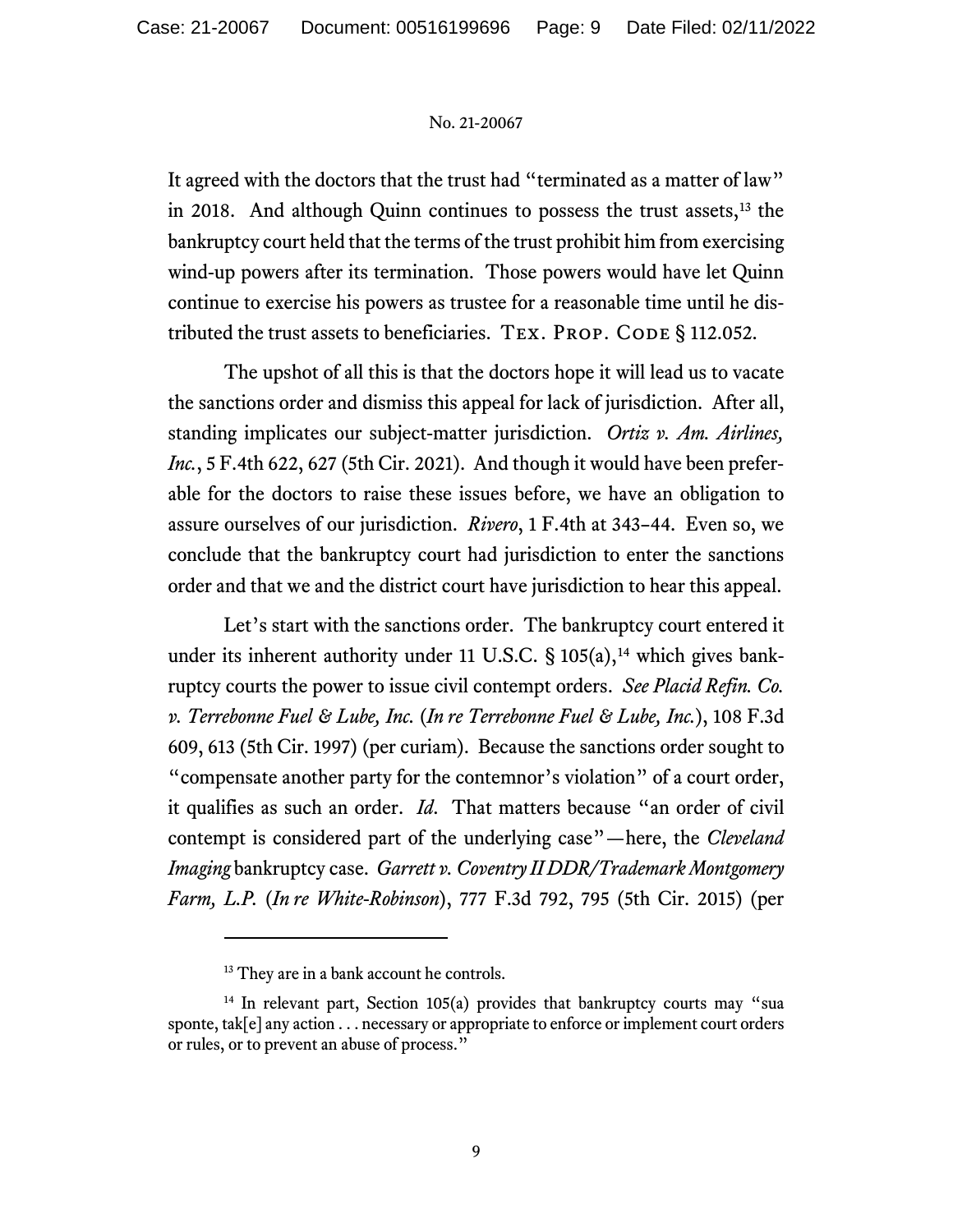curiam). Therefore, because the bankruptcy court had jurisdiction over the *Cleveland Imaging* bankruptcy case, it had jurisdiction to enter the sanctions order, too.

Likewise, we have (and the district court had) jurisdiction to consider the doctors' appeal. The doctors say that Quinn doesn't have standing to defend their appeal. The problem with that theory is that standing isn't the right doctrine by which to articulate their objection to Quinn's status as a party. A litigant must be able to show standing when "seek[ing] to *initiate* or *continue* proceedings in federal court.<sup>"[15](#page-9-0)</sup> Quinn is seeking to *defend* an appeal initiated by the doctors. Thus, for this case to be capable of resolution under Article III, he doesn't need to show he would have standing.

Nonetheless, Article III requires an "opposing party" to have "an 'ongoing interest in the dispute' . . . that is sufficient to establish 'concrete adverseness'" between the litigants. *Bond*, 564 U.S. at 217 (quoting *Camreta*, 563 U.S. at 701). Normally, this requirement is hardly worth mentioning. After all, a litigant unquestionably has an interest in a case when there is "relief being sought at its expense" by another. *Id*. And standing's traceability and redressability requirements will typically guarantee that that's the case. Hence, nothing is usually lost when courts say that Article III's requirement of a "genuine, live dispute between adverse parties" is "implement[ed]" through the "doctrine of standing." *Carney v. Adams*, 141 S. Ct. 493, 498 (2020).

Here, the doctors have standing to appeal the sanctions order. Their injury—being forced to pay over \$40,000 in sanctions—is a "traditional

<span id="page-9-0"></span><sup>15</sup> *Bond v. United States*, 564 U.S. 211, 217 (2011) (emphasis added); *see also Va. House of Delegates v. Bethune-Hill*, 139 S. Ct. 1945, 1950 (2019) (noting that standing is required for those "*invoking* the power of a federal court" (emphasis added) (quoting *Hollingsworth v. Perry*, 570 U.S. 693, 704 (2013))).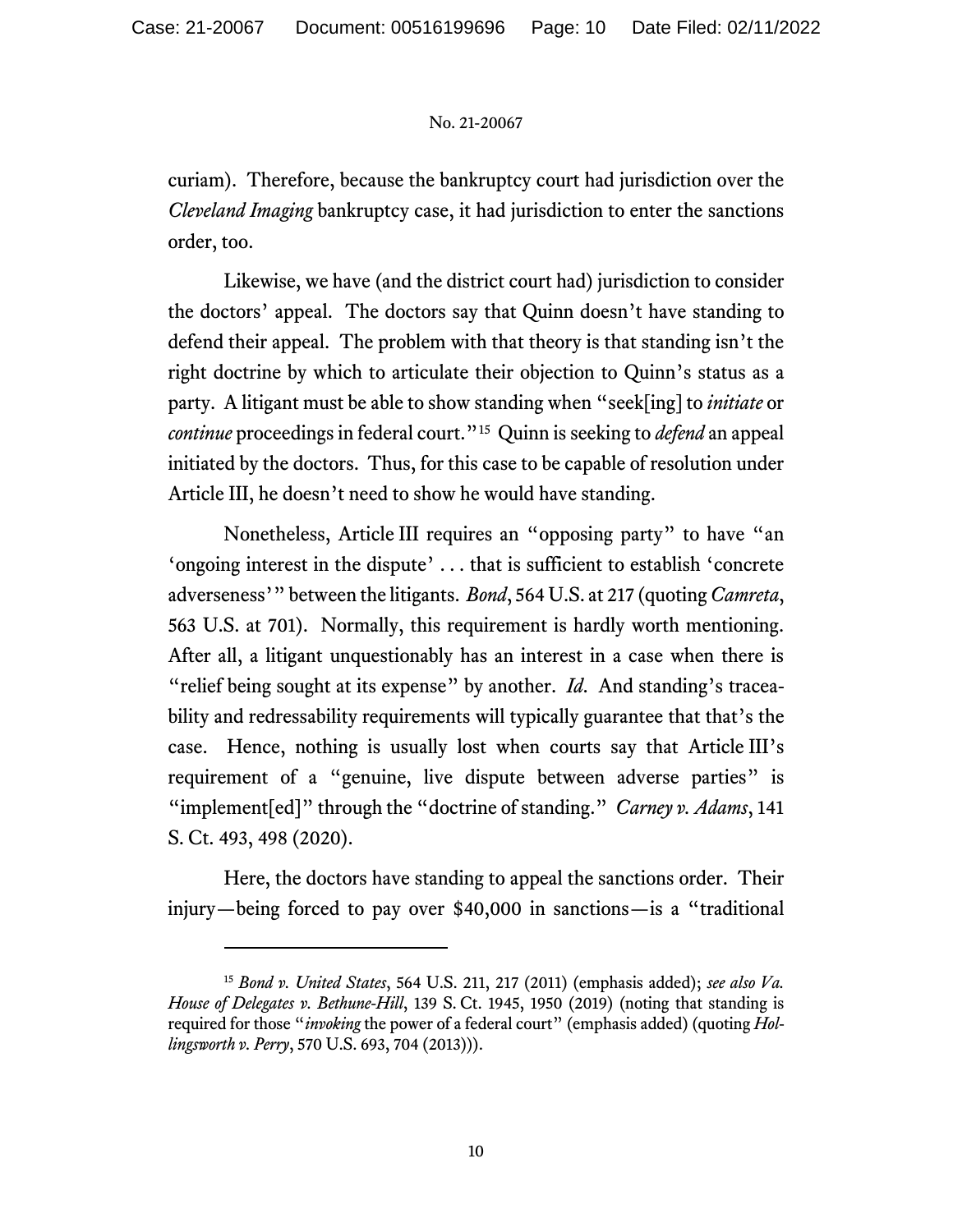tangible harm[ ]" that meets the injury-in-fact requirements of Article III. *TransUnion LLC v. Ramirez*, 141 S. Ct. 2190, 2204 (2021). That injury is "fairly traceable" to Quinn's conduct in accepting the sanctions award on behalf of the trust. *Carney*, 141 S. Ct. at 498 (quoting *Hollingsworth,* 570 U.S. at 704). And this injury could be "redressed by judicial relief." *TransUnion*, 141 S. Ct. at 2203. If the bankruptcy court wrongly sanctioned the doctors, this court could order the sanctions returned from their possessor (Quinn) to their rightful owner (the doctors)

Even so, sometimes an opposing party lacks such an interest even when an initiating party can show it has standing. Look no further than *Camreta*, 563 U.S. at 701–03, in which the Court concluded that a child protective service worker who had received qualified immunity nonetheless had standing to appeal. The Ninth Circuit held that he had violated the Fourth Amendment by interviewing a minor at school without a warrant or her parents' consent; it then concluded that he was entitled to qualified immunity because that right was not "clearly established." *Id*. at 699–700. That injured the worker by establishing an "adverse constitutional ruling" that required him to "change the way he performs his duties or risk a meritorious damages action." *Id.* at 703.

Nonetheless, the Supreme Court ultimately concluded that it didn't have jurisdiction. Why? Because for a federal court to exercise jurisdiction under Article III "the opposing party *also* must have an ongoing interest in the dispute." *Id.* at 701 (emphasis added). In *Camreta*, the minor had moved to Florida and was "only months away from her 18th birthday" and "high school graduation." *Id.* at 711. As a result, she no longer had an interest in preserving the Ninth Circuit's constitutional holding. *Id*. That lack of "a stake in the outcome" meant that there was no longer a live controversy for the Court to resolve. *Id*. at 710–11.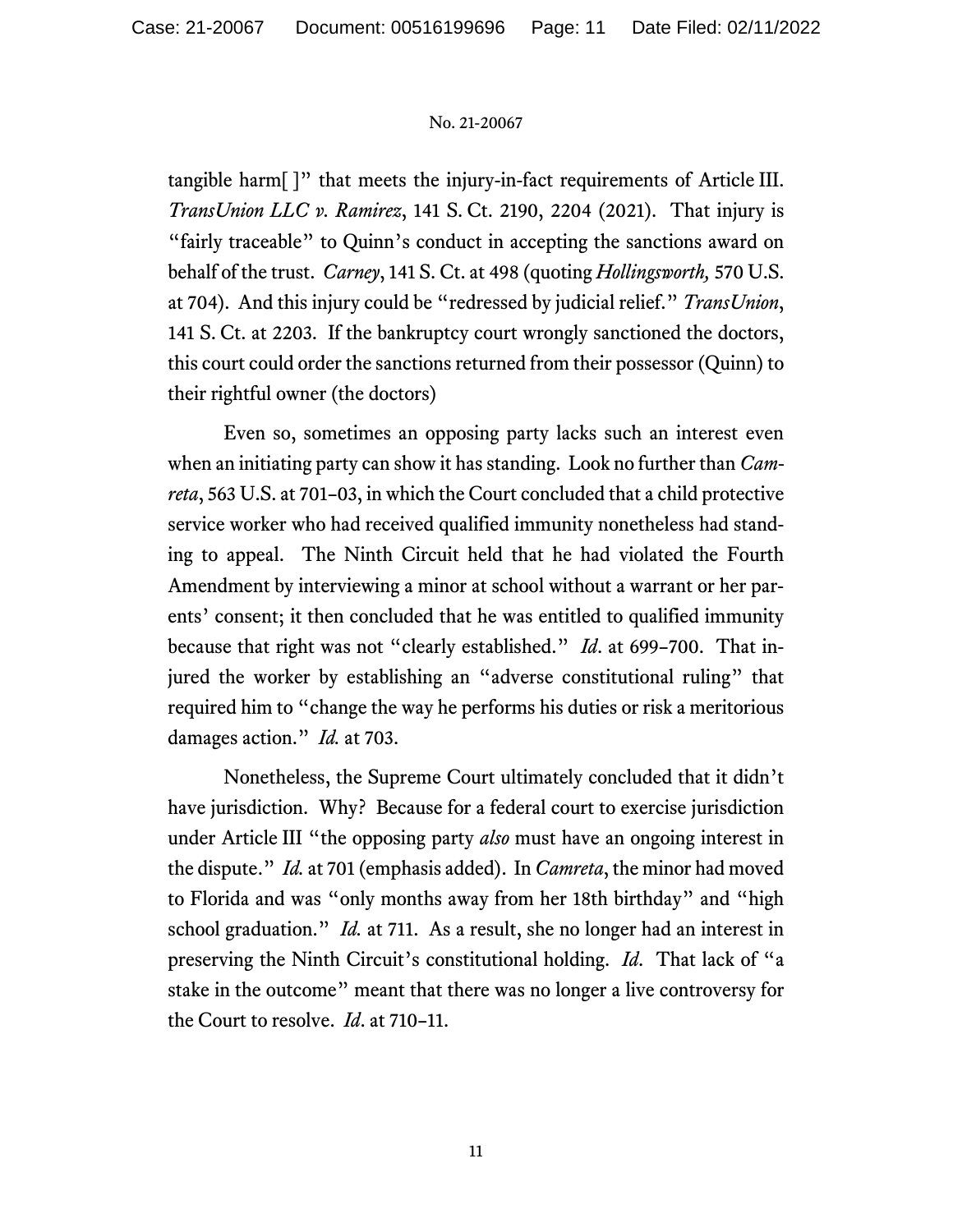Quinn, however, still has a "stake in the outcome" that is adequate to confer our jurisdiction despite the termination of the trust. True, Quinn no longer has legal ownership of the trust assets. Nonetheless, as even the doctors recognized at oral argument, the assets are still in a bank account that he controls.

Quinn has a cognizable interest in continuing to possess the assets. On termination, a former trustee like Quinn has a duty to return the trust prop-erty to the beneficiaries of the trust.<sup>[16](#page-11-0)</sup> And a former trustee's fiduciary duty with respect to that property doesn't end until the property has been distributed to beneficiaries. 76 AM. JUR. 2D *Trusts* § 335, Westlaw (database updated Nov. 2021). Thus, even though Quinn may lack wind-up powers and doesn't have legal ownership of the property, he has an interest in defending his continued possession of the trust assets so he can fulfill his fiduciary duties and return the property to the trust beneficiaries.[17](#page-11-1) That's enough to give him a meaningful interest in this case, so we have jurisdiction.

# IV.

That brings us finally to the merits. The doctors' remaining claims have none.

# A.

The doctors say that the bankruptcy court erred in finding they had violated its confirmation order by filing their adversary proceeding. That court reached that conclusion because its confirmation order preserved the

<span id="page-11-0"></span><sup>&</sup>lt;sup>16</sup> RESTATEMENT (THIRD) OF TRUSTS § 76 (Am. L. Inst.), Westlaw (database updated Oct. 2021); *cf.* TEX. PROP. CODE § 114.001(a) ("The trustee is accountable to a beneficiary for the trust property  $\dots$ .").

<span id="page-11-1"></span><sup>&</sup>lt;sup>17</sup> In its amended order on termination of the trust, the bankruptcy court indicated that Quinn may request its guidance for distributing the trust property, but he does not yet appear to have done so.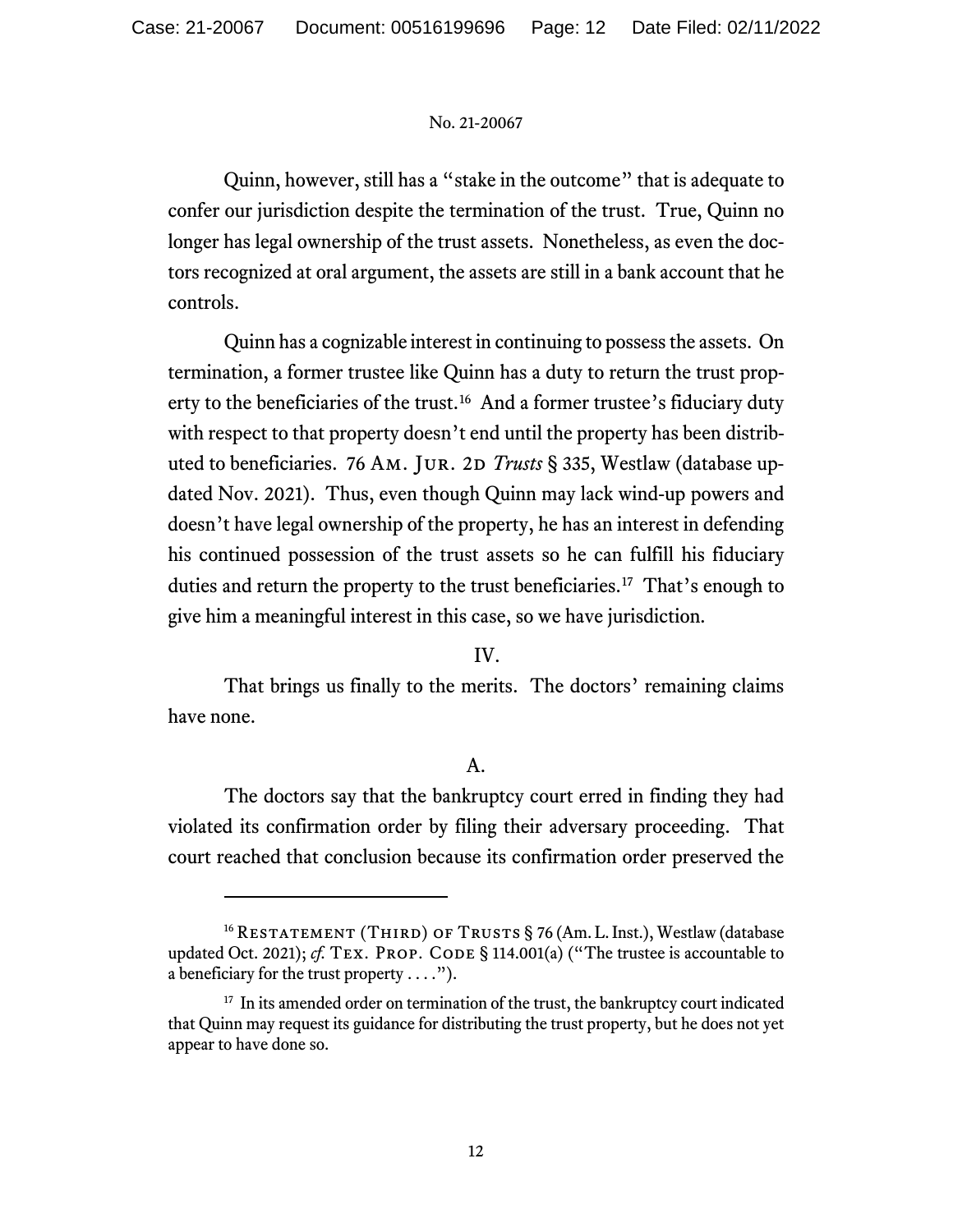automatic stay, which prevents "any act . . . to exercise control over property of the estate." 11 U.S.C. § 362(a)(3). In the court's view, the doctors' filing violated that provision by attempting to "tak[e] control over assets of the estate which [had] bec[o]me assets of the trust." The doctors dispute this holding on two grounds, but neither is persuasive.

*First*, the doctors claim the automatic stay permitted adversary proceedings like theirs to be filed. They highlight language from *Campbell v. Countrywide Home Loans, Inc.*, 545 F.3d 348, 356 (5th Cir. 2008), that they insist reveals that filing an adversary proceeding does not violate the automatic stay.[18](#page-12-0) But as we later clarified, "[w]hile the language in *Campbell* could suggest a broad rule, the holding was narrow: the automatic stay does not bar the filing of *proofs of claims* in the debtor's bankruptcy case." *Cowin v. Countrywide Home Loans, Inc.* (*In re Cowin*), 864 F.3d 344, 352 (5th Cir. 2017) (emphasis added). That's because the Bankruptcy Code explicitly permits such actions to be filed against a debtor. *See* 11 U.S.C. § 501(a).

The doctors haven't cited a comparable textual exception for their adversary proceeding, which—unlike a proof of claim—undermined the "orderly liquidation [and] administration of the estate." *Cowin*, 864 F*.*3d at 352 (quoting *Prewitt v. N. Coast Vill., Ltd.* (*In re N. Coast Vill., Ltd.*), 135 B.R. 641, 643 (9th Cir. BAP 1992)). *Campbell* thus doesn't show that the bankruptcy court erred in concluding that the doctors violated its confirmation order.

*Second*, the doctors maintain that their adversary proceeding was properly filed because they had "derivative standing" to litigate the trust's

<span id="page-12-0"></span><sup>&</sup>lt;sup>18</sup> The "automatic stay serves to protect the bankruptcy estate from actions taken by creditors outside the bankruptcy court forum, not legal actions taken within the bankruptcy court." *Campbell*, 545 F.3d at 356 (quoting *In re Sammon*, 253 B.R. 672, 681 (Bankr. D.S.C. 2000)).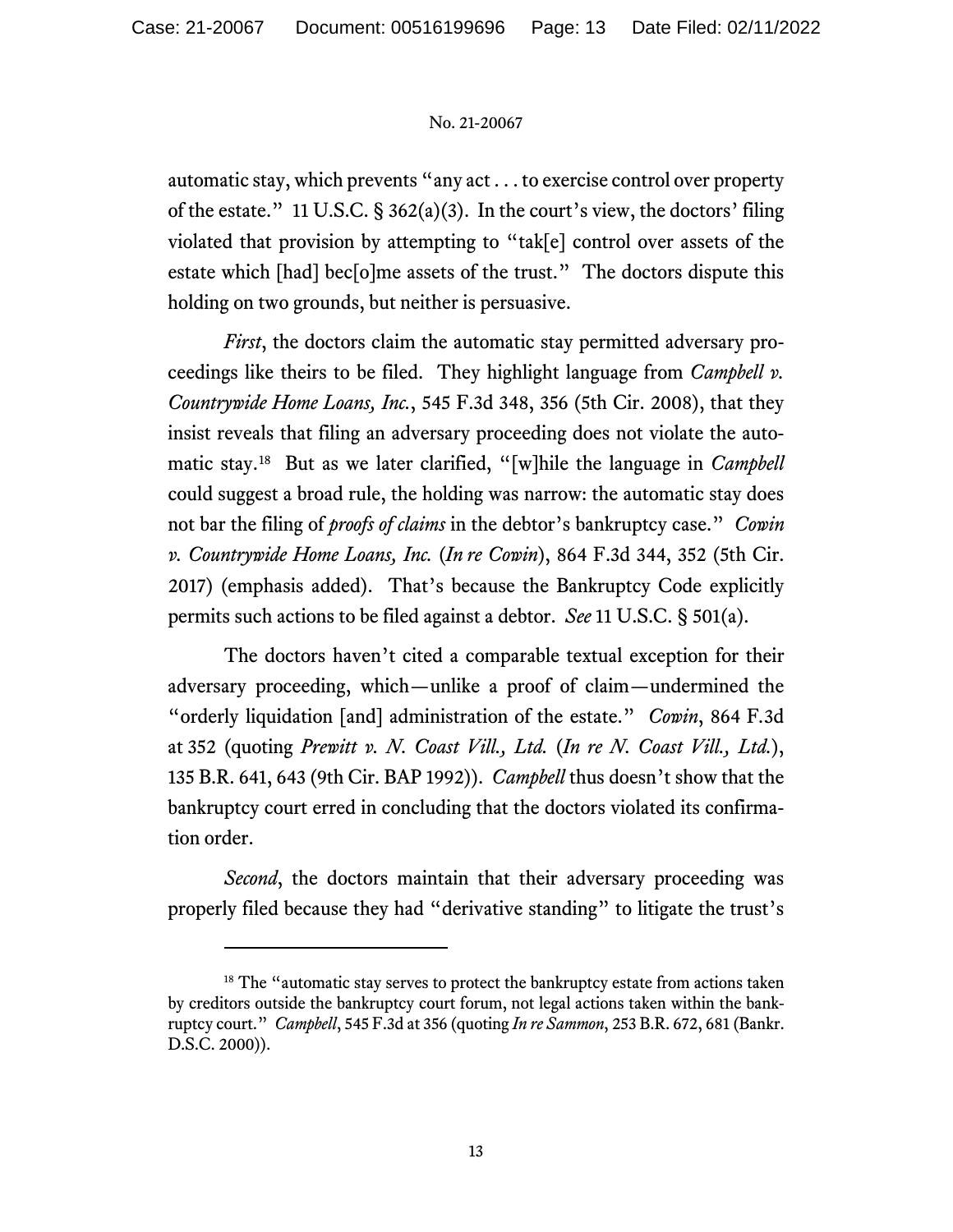claims on its behalf. Based on *In re Louisiana World Exposition, Inc.*, 832 F.2d 1391, 1397–98 (5thCir. 1987), they say they had the power to assert the trust's claims because Quinn had "refuse[d] or [was] unable to act in the best interest[s] of creditors." That claim faces two problems.

The first is that the doctors forfeited it. They didn't include it in their statement of issues on appeal or press it before the district court.<sup>[19](#page-13-0)</sup> The doc-tors were required to do both to preserve that claim.<sup>[20](#page-13-1)</sup> Since they didn't, that claim has been forfeited.

The second problem is that the doctors' theory is wrong. *Louisiana World Exposition*, 832 F.2d at 1397, permits only *creditors' committees* to assert derivative standing on behalf of a debtor. The doctors are no such committee. What's more, that decision "generally" requires "that the debtor-inpossession ha[s] refused unjustifiably to pursue the claim" and "that the committee first receive leave to sue from the bankruptcy court" before filing. *Id*. The doctors never demanded that Quinn pursue their claims and never received permission from the bankruptcy court to file their adversary. Thus, notwithstanding *Louisiana World Exposition*, the doctors violated the confirmation order by filing their adversary.

# B.

The doctors make their last stand on the bad-faith requirement. Recall that a bankruptcy court may sanction litigants only if it finds, by clear and convincing evidence, that they acted in bad faith or willfully abused the judi-

<span id="page-13-0"></span><sup>&</sup>lt;sup>19</sup> Instead, they took the opposite position: that their claims were direct, not derivative.

<span id="page-13-1"></span><sup>20</sup> *See Frazin v. Haynes & Boone, L.L.P.* (*In re Frazin*), 732 F.3d 313, 324 (5th Cir. 2013); *Smith v. H.D. Smith Wholesale Drug Co.* (*In re McCombs*), 659 F.3d 503, 510 (5th Cir. 2011).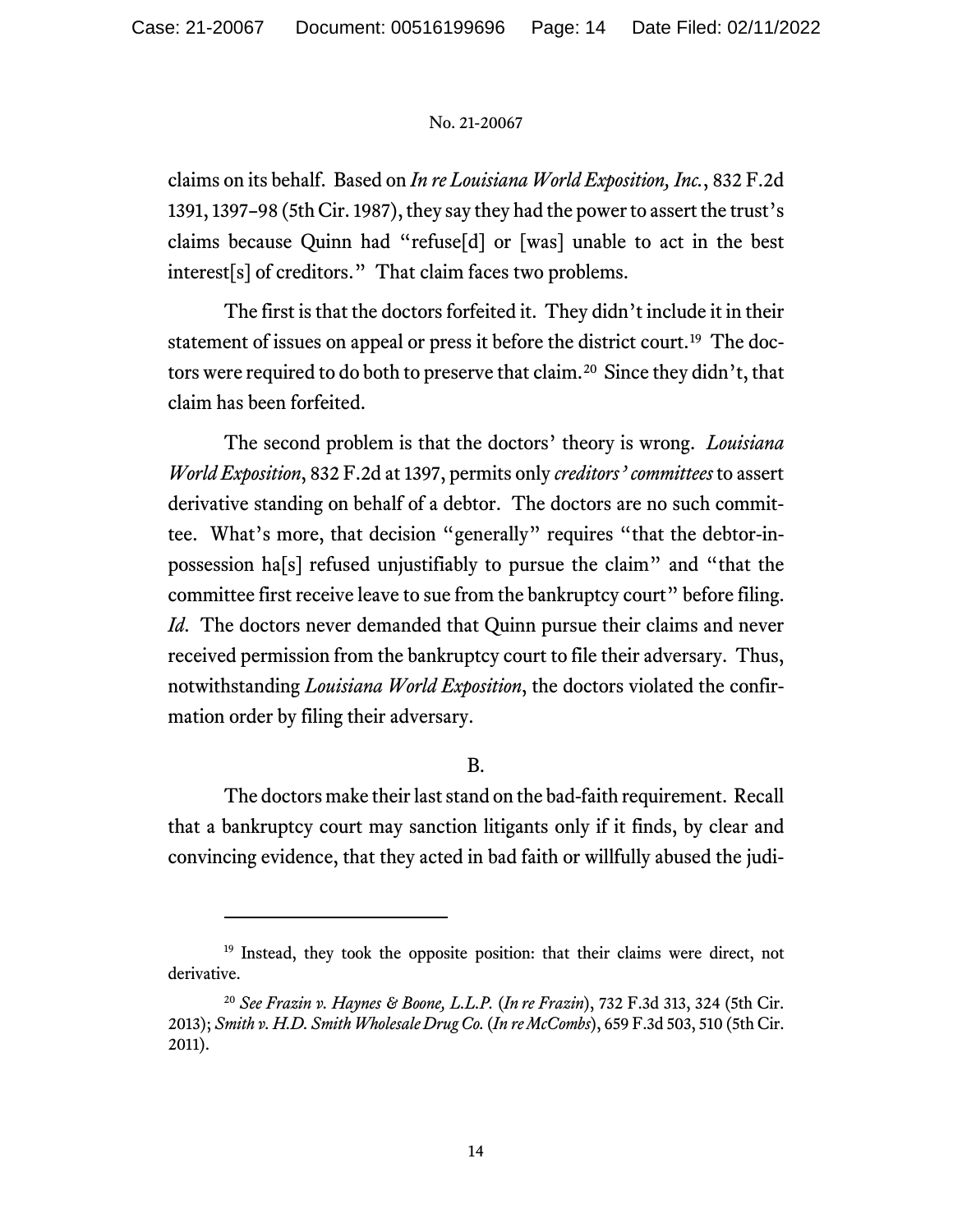cial process. *In re Moore*, 739 F.3d at 729–30. The bankruptcy court found that the doctors were acting in bad faith because they had knowingly violated the confirmation order. The doctors say this determination was erroneous. We disagree.

Clear and convincing evidence supports the bankruptcy court's finding that the doctors knowingly violated its confirmation order. The doctors were unquestionably aware of the confirmation order; they had even objected to it when the bankruptcy court was deciding whether to enter it. When Camil Kreit violated that order by seeking to assert control over a different fraud claim that belonged to the trust, the bankruptcy court sanctioned him. Despite being on notice that the fraud claims belonged to the trust, the doctors shopped around to find an attorney who would file their suit. After they succeeded in finding one, each of them reviewed the draft complaint and approved it before the lawyer filed it. And Kreit ultimately admitted that he knew that complaint incorporated arguments that had been rejected by this court. This evidence leads us to the "firm" conclusion that the doctors knew that the confirmation order barred them from filing this adversary proceeding. *Crowe v. Smith*, 261 F.3d 558, 563 (5th Cir. 2001). That means they did so in bad faith. The bankruptcy court's sanctions order was justified.

The doctors contest that determination on two grounds.<sup>[21](#page-14-0)</sup> In their view, they "were left with no choice because the fiduciary refused to protect and prosecute the claims of the estate," and their actions "were good faith efforts to preserve the claims of the estate in the only manner left to them under the framework of the Bankruptcy Code." Once again, both of those

<span id="page-14-0"></span> $21$  The doctors characterize one of their arguments as a due process challenge, but it is better understood as a challenge to the bankruptcy court's bad-faith finding, which was a necessary prerequisite for it to sanction the doctors using its inherent authority. *See Moore*, 739 F.3d at 730.